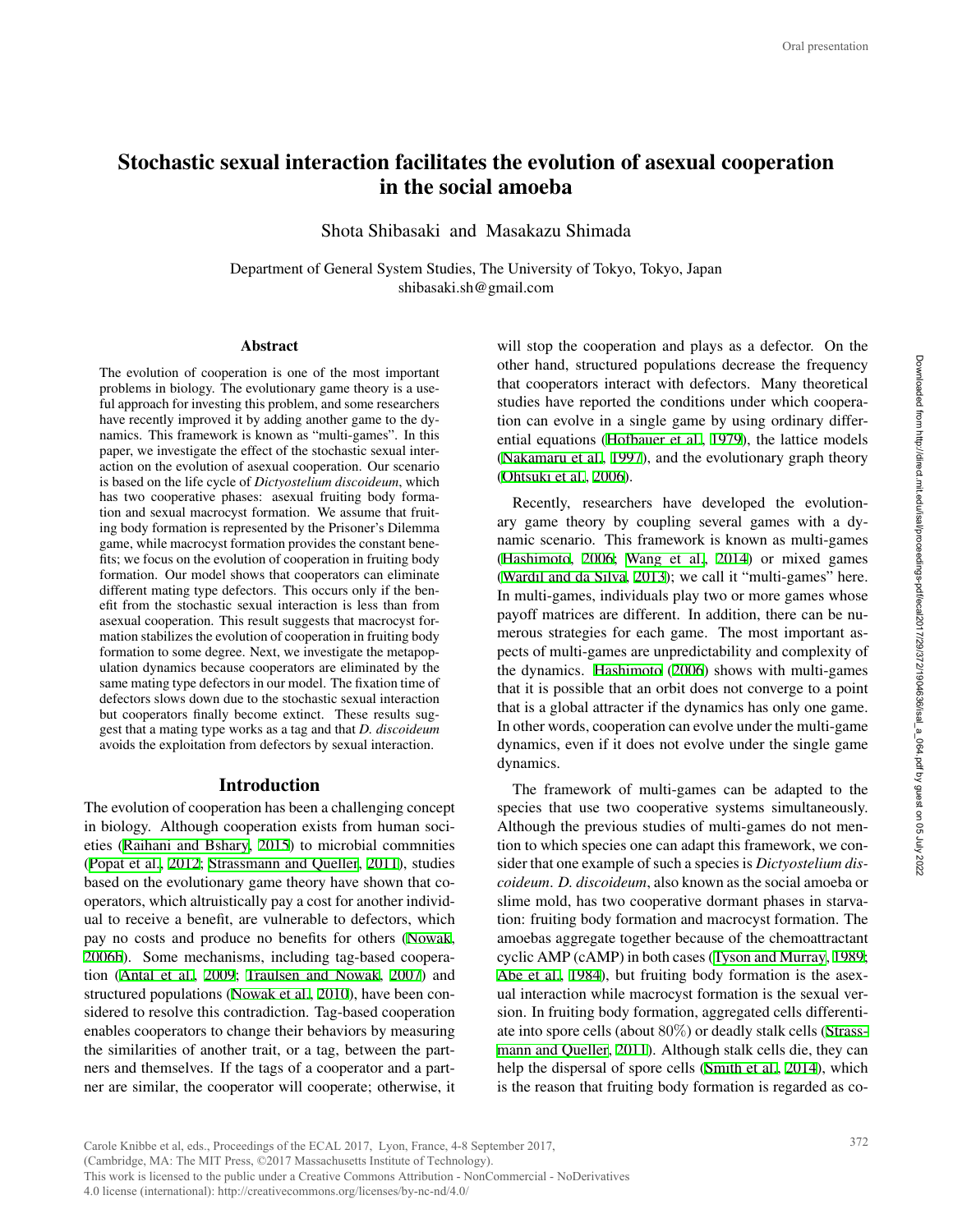operation. Some mutants, however, differentiate only into spore cells (Gilbert et al., 2007), and they receive the benefits from stalk cells by forming chimeric fruiting bodies with other strains. In macrocyst formation, on the other hand, some cells become gamete cells in the dark and moist environment before they aggregate (Erdos et al., 1976; O'Day and Keszei, 2012). Three mating types exist for *D. discoideum* (Bloomfield et al., 2010), and the gamete cells fuse with either of the two different mating types, after which they become a zygote and secrete cAMP to collect around *∼* 200 cells (O'Day and Keszei, 2012). Zygotes receive energy from surrounding cells by cannibalism and they mature into macrocysts, where 105 amoebas germinate from each at

most (Wallace and Raper, 1979). In this paper, we investigate the effect of the stochastic sexual interactions on the evolution of cooperation in the asexual interactions by using the multi-games framework and the lattice model. The scenario is based on the simplified life cycle of *D. discoideum*; each colony plays either of two games with its neighbors. One game corresponds to macrocyst formation and is played only when the mating types of the two colonies are different, but this game is not played with some probability, as macrocyst formation requires certain environmental conditions. We ignore the evolution of cooperation in this sexual interaction and assume that players receive constant benefits. The other game corresponds to fruiting body formation and is played regardless of the mating types of the two colonies. We represent the payoff matrix of this game as the Prisoner's Dilemma (PD) game and each colony behaves as a cooperator or a defector. As a result, under some conditions, the stochastic sexual interaction enables cooperators to eliminate the defectors from the population if the mating types of the defectors are different from those of cooperators. Cooperators are, however, still vulnerable to the invasion of defectors of the same mating type. Of course, the other mating type cooperators can again invade the population once the defectors succeed in the invasion. If the sex ratio is biased, however, it seems difficult for cooperators to continue eliminating defectors. We, therefore, investigate the metapopulation dynamics to see whether cooperation eventually can be eventually maintained or not. Basically, the fixation times of defectors on the metapopulation scale become much longer due to the stochastic sexual interactions, but it is impossible for cooperators to continue eliminating the defectors indefinitely.

#### Model

## Population dynamics

We investigated the effect of the stochastic sexual interactions on a spatial PD game in a population divided into  $300 \times 300$  lattice points. The framework of the model is based on Nowak (2006a), although each agent represents a colony of *D. discoideum*; each agent has a pure strategy for the PD game (a cooperator or a defector), the lattice model

is torus, the agents interact with their eight neighbors, they change the strategies to that of an agent whose payoff is the highest in the neighborhood including itself, and all agents update their strategies at the same time.

In addition, we assign either of two mating types, type I or type II, to each agent. In our model, two kinds of interactions exist; one is an asexual interaction that occurs within and between mating types, and the other is a sexual interaction that is stochastically performed only between different mating type colonies. We assume that the asexual interaction is based on the PD game and that each agent behaves as a cooperator or a defector. On the other hand, agents receive the constant benefits from the sexual interaction. The payoff matrices are represented as follows:

$$
A = \begin{pmatrix} 1 & 0 \\ b_A & \epsilon \end{pmatrix}, \quad B = \begin{pmatrix} b_B & b_B \\ b_B & b_B \end{pmatrix} \tag{1}
$$

where *A* and *B* are payoff matrices of an asexual and a sexual interaction, respectively. In the asexual interaction, a cooperator receives a payoff 1 by interacting with another cooperator, while it receives no payoff from an interaction with a defector. On the other hand, a defector receives *b<sup>A</sup>* by exploiting a cooperator, while it gains  $\epsilon$  by interacting with another defector. Assuming that the asexual interaction is based on the PD game, the temptation to defect is larger than the benefit from the interaction between cooperators  $(b_A > 1)$ , and the benefit from the interaction between defectors is very small  $(0 < \epsilon \ll 1)$ . It is already known that cooperators cannot be maintained in a spatial PD game if  $b_A > 8/3$  (Nowak, 2006a). We, therefore, assume that  $b_A = 2.7$  in an effort to see clearly the effect of the stochastic sexual interaction. On the other hand, it is assumed that agents gain constant benefit, *bB*, from a sexual interaction, regardless of their strategies for an asexual interaction. Oral presentation<br>
eighbors, they<br>
eighbors, they<br>
eighbors, they<br>
expayoff is the<br>
and all agents<br>
g types, type I<br>
ds of interac-<br>
occurs within<br>
exual interac-<br>
ween different<br>
exual interac-<br>
exual interac-<br>
ent behav

By coupling mating types with the strategies for an asexual interaction, we achieve four strategies: type I cooperator (CI), type I defector (DI), type II cooperator (CII), and type II defector (DII). We denote the probability that a sexual interaction occurs between two agents of different mating types is  $\theta$  while the probability that an asexual interaction occurs between two agents of different mating types is  $1 - \theta$ . It should be noted that  $\theta = 0$  represents the original spatial PD game. This kind of sexual interaction must be valid, at least for *D. discoideum*, where darkness and humidity are necessary for sexual reproduction (Erdos et al., 1976; O'Day and Keszei, 2012). Within the same mating types, on the other hand, an asexual interaction always occurs (Fig. 1 a). The  $4 \times 4$  expected payoff matrix *E* is written as below:

$$
E = \left( \begin{array}{cc} A & (1 - \theta)A + \theta B \\ (1 - \theta)A + \theta B & A \end{array} \right). \tag{2}
$$

Notice that the expected payoff matrix  $E$  contains  $2 \times 2$  matrices, *A* and *B*. Matrix *A* represents the payoff matrix when

This work is licensed to the public under a Creative Commons Attribution - NonCommercial - NoDerivatives

4.0 license (international): http://creativecommons.org/licenses/by-nc-nd/4.0/

Carole Knibbe et al, eds., Proceedings of the ECAL 2017, Lyon, France, 4-8 September 2017, (Cambridge, MA: The MIT Press, ©2017 Massachusetts Institute of Technology).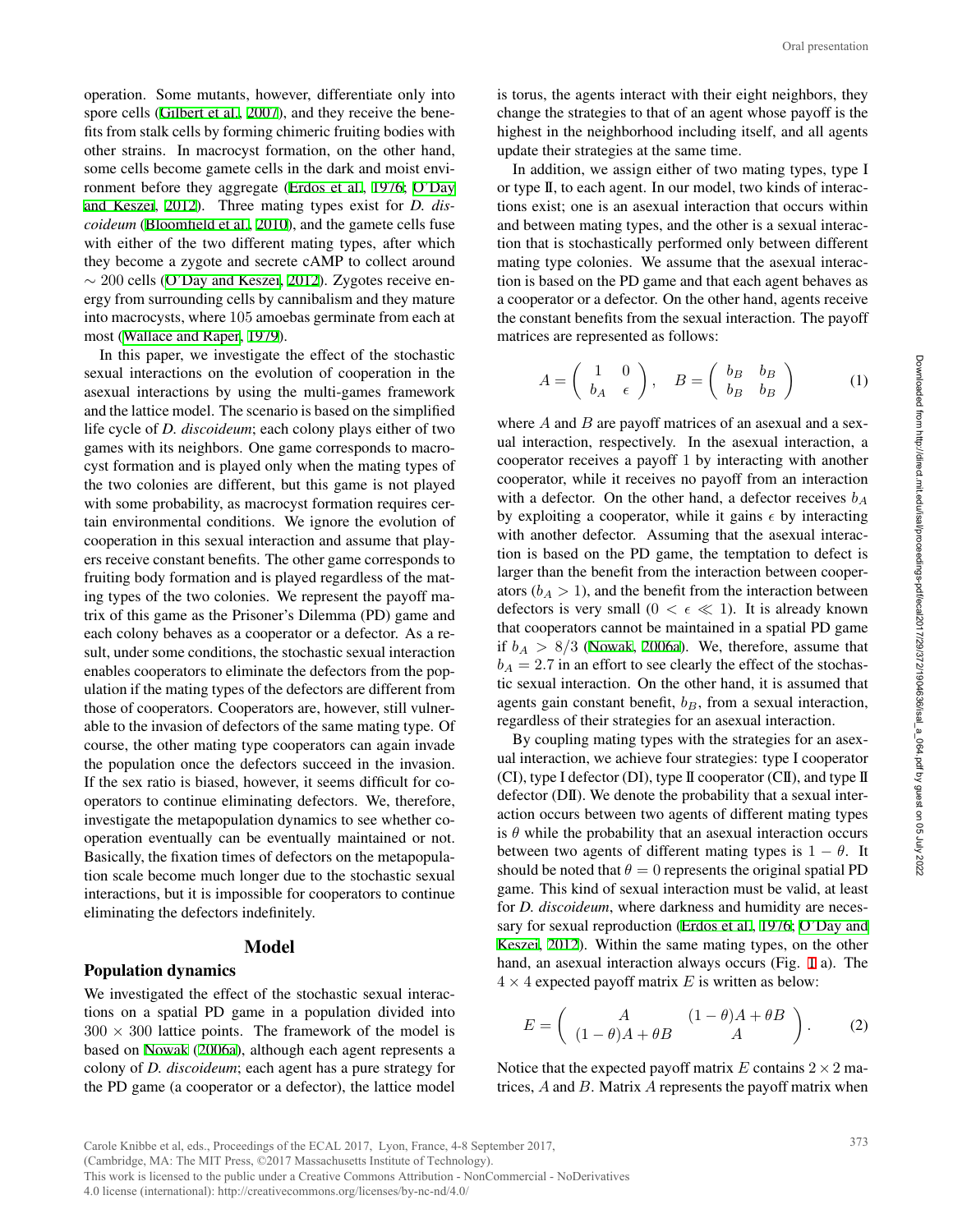

Figure 1: The diagram of the model. (a) Each agent represents the colony of *D. discoideum* and has a strategy for fruiting body formation. If the mating types of the two agents are same (solid arrow), they play the PD game, which represents fruiting body formation. If the mating types are different (dashed arrow), they form macrocysts with some probability  $\theta$  and share the benefit; they, however, play the PD game with the probability of  $1 - \theta$ . (b) In metapopulation dynamics, migration and mutation can occur. A small number of agents migrate from one population to another with the probability of m, while mutation changes the strategies of a small number of agents in each population with the probability of *µ.*

the mating types of the agents are same. On the other hand,  $(1 - \theta)A + \theta B$  represents the expected payoff matrix when the mating types are different.

To see the effect of the stochastic sexual interactions, the evolutionary dynamics in a population consisting of CI and DII strategies were examined. We assumed that the initial frequencies of them were equal, and we changed the values for the benefit from the stochastic sexual interaction, *bB*, and the probability of the sexual interaction, *θ*. Under the initial conditions, the position of each agent was randomly determined. To exclude the effect of initial position effect and the stochasticity of the sexual interaction, this simulation was repeated until 1000 time steps, and then repeated 50 times for each parameter value.

## State transition

As CI eliminates DII from the population in some values for  $b_B$  and  $\theta$  (see Results and Fig. 2), it is necessary to investigate the effect of the stochastic sexual interaction on

the metapopulation scale. Simulating the lattice model on the metapopulation scale is, however, wasteful. We avoided this problem by investigating all possible stable states in one population and their transitions. First, we simulated the cases where all agents had the same strategies for asexual interactions, but their mating types were different (*i.e.*, CI and CII, or DI and DII). Then, we performed the invasion analysis. We assumed that the initial frequency of each invader is very small, 0*.*01. Next, we simulated the cases where residents, or majorities, of a population are only CI, only DI, both CI and CII, and both DI and DII while invaders, or minorities, are either two or three other strategies.

#### Metapopulation dynamics

Next, we examined whether cooperators eventually became extinct from all populations or not, and how long it would take for that to occur if possible. We denoted the number of populations as *n*. Each population remained in one of the possible stable states; their states were changed by mutation or migration (Fig. 1 b). For simplicity, sexual transformation was ignored; mutations change only the strategies for asexual interaction, from cooperator to defector. It should be noted that mutation from a defector to a cooperator was ignored because such a mutant would never survive (see Results). We have denoted the mutation ratio in one population as  $\mu$ , and the migration rate from one population to another as *m*. When a mutation occurs in a population, a small number of agents in the population change their strategies for asexual interaction. If migration occurs, on the other hand, a small number of immigrant agents replace those in a new population. In each time step, the mutation occurs with the probability of  $\mu$  and the state of the population where mutation occurs is changed; then, the migration occurs with the probability of *m* and the states of the populations are updated. Oral presentation<br>tice model on<br>1. We avoided<br>able states in<br>simulated the<br>for asexual in-<br>invasion anal-<br>feach invader<br>ses where res-<br> $\sqrt{C}$ , only DI,<br>vaders, or mi-<br>s.<br>tually became<br>long it would<br>the number of<br>in one o

In the simulation, the values for the number of population, *n*, and the mutation rate,  $\mu$ , were fixed as  $n = 10$ , and  $\mu = 10^{-4}$ ; the simulation was repeated for the various values of migration rate, *m*. We used the two initial conditions: (1) four CI populations, five CII populations and one DI population, or (2) five CI populations, four CII populations, and one DII populations. In each simulation, the initial condition was determined at random. The simulation was repeated 1*,* 000 times under each value of *m* to estimate the distribution of the fixation times of defectors in all populations.

## Results

## Population scale

To investigate the effect of the stochastic sexual interaction, population dynamics were simulated where CI coexisted with DII in the equal frequencies at the initial condition. The sexual interaction enabled CI to eliminate DII from the

Carole Knibbe et al, eds., Proceedings of the ECAL 2017, Lyon, France, 4-8 September 2017, (Cambridge, MA: The MIT Press, ©2017 Massachusetts Institute of Technology). This work is licensed to the public under a Creative Commons Attribution - NonCommercial - NoDerivatives 4.0 license (international): http://creativecommons.org/licenses/by-nc-nd/4.0/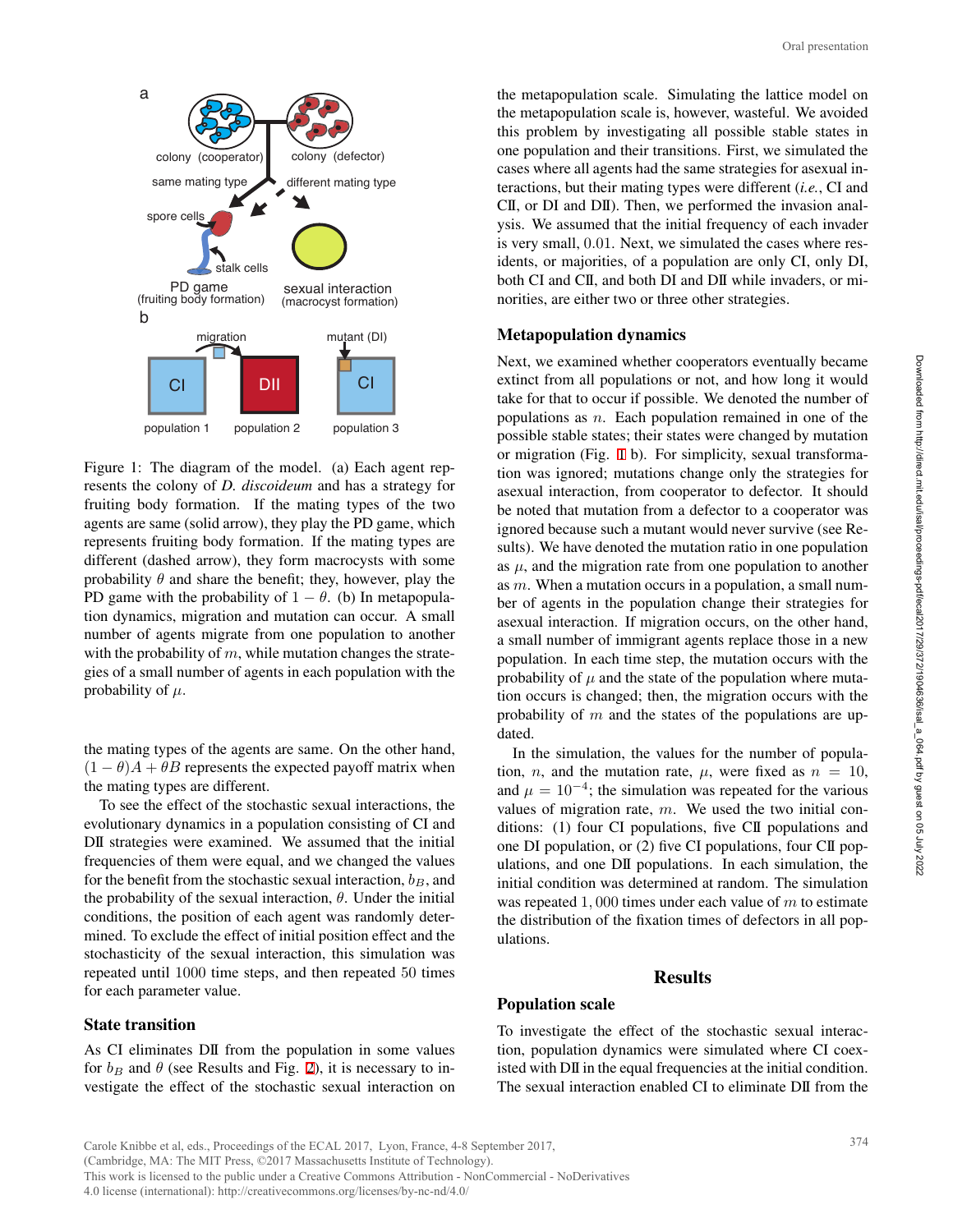

Figure 2: Probability that the frequency of CI at the end of the simulation is more than 0*.*99. Under each condition, the probability is either 0 (black) or 1 (white). The green area *represents*  $(b_B, θ) = (0.5, 0.7)$ .

population under some parameter values (Fig. 2). This result occurred if  $b_B \leq 1$  and  $\theta \geq 0.7$ , but the threshold of  $\theta$ increased as the value of  $b_B$  increased. If  $\theta$  was small, the sexual interaction did not frequently occur and the fate of the dynamics was the same as the original spatial PD game. If, on the other hand, *b<sup>B</sup>* was larger than the payoff of the cooperation in the PD game, both cooperators and defectors gained larger payoffs from a sexual interaction than interacting among themselves, which then led their coexistence. The small benefit of a sexual interaction and relatively large probability of it are, therefore, necessary for cooperators to eliminate the other mating type defectors.

Of course, as  $\theta$  increases, the temptation to defect decreases and the expected payoff matrix does not represent the PD game if

$$
(1 - \theta)b_A + \theta b_B < 1. \tag{3}
$$

It is obvious that the cooperators always gain higher payoffs than the defectors of the other mating type if Eq (3) holds.

For some parameter values  $(e.g., (b_B, \theta) = (0.5, 0.7))$ , however, CI eliminated DII, although the expected payoff matrix still represented the PD game. Moreover, CI invaded the population of DII when  $(b_B, \theta) = (0.5, 0.7)$  and the initial frequency of CI was 0*.*01 (Fig. 3). Our model shows, therefore, that the stochastic sexual interaction enables cooperators to invade and to eliminate defectors of the other mating types. In addition, the fate of the stochastic dynamics cannot be predicted from the expected payoff matrix.

#### Stable states and the transition

While cooperators could eliminate the other mating type defectors, they were still invaded by the same mating type defectors because the expected payoff matrix was the same as that of the original spatial PD game. To see the fate of the evolution of cooperation, it was necessary to investigate whether cooperators continued eliminating defectors on the



Figure 3: Invasion of CI (cyan) into DII (red). Initial frequencies  $CI : DII = 1 : 99$  and the values of the parameters  $(b_B, \theta) = (0.5, 0.7).$ 

metapopulation scale or not; however, metapopulation dynamics using the lattice model takes too much time to calculate. We, therefore, simulated the population dynamics where the initial condition did not include the coexistence of CI and DII.

We first investigated the evolutionary dynamics on one population level, where all agents had the same strategies for asexual interactions, but their mating types were different. It should be noted that the fixed strategies are the same in 50 out of 50 simulations for each case below. When the population consisted of CI and CII, the positive frequencydependent selection worked. Only if the initial frequencies were nearly equal, did the two mating types of cooperators coexist (Fig. 4 a); otherwise, only either of the two strategies, CI or CII, was maintained (Fig. 4 b). In contrast, the negative frequency-dependent selection worked if the population consisted of DI and DII. Regardless of the initial frequencies, DI and DII coexisted in the same frequencies at the end of the simulation (Fig. 4 c and d). This is because the benefit from an asexual interaction  $\epsilon$  was much smaller than that from a sexual interaction when DI and DII coexisted  $(\epsilon < b_B)$ , while the benefit from an asexual interaction was larger than that from a sexual interaction for the two mating type cooperators ( $b_B < 1$ ). These results indicate that cooperators cannot invade the population of different mating type cooperators, while defectors can invade the population of different mating type defectors, and coexist with them. Oral presentation<br> **375** Oral presentation<br> **375** Oral presentation<br> **375** Oral production dy-<br> **375** Oral production dynamics<br> **475** Oral production dynamics<br>
amics on one strategies<br>
s were differ-<br>
same the same very me

Next, we instigated the cases where two or three strategies invaded at the same time, while one or two strategies existed as residents. The strategies maintained at the end of the simulation was always the same in 50 out of 50 simulations. We assumed that the initial frequencies of the invaders were 0*.*01. First, we investigated the cases where one coop-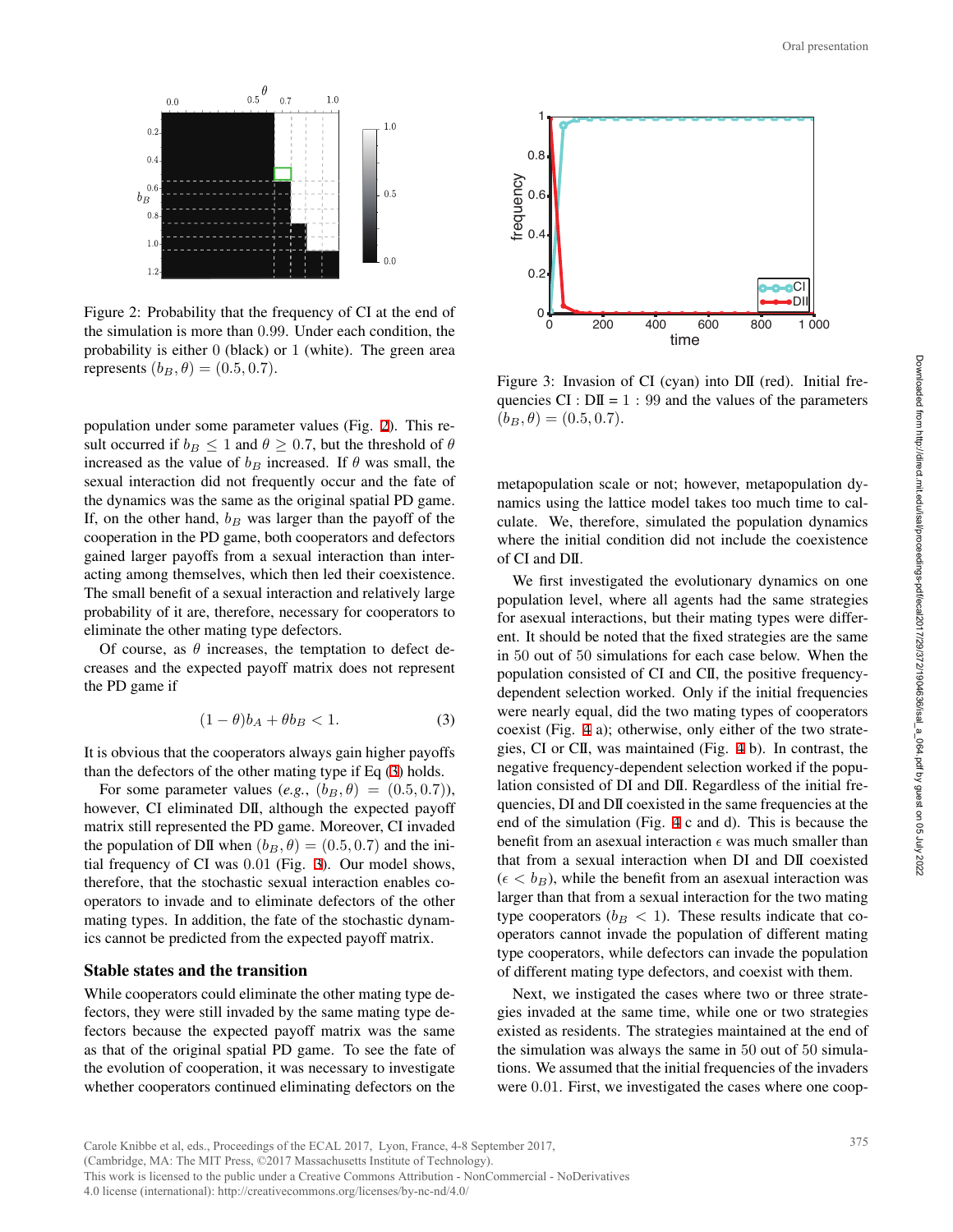

Figure 4: Examples of population dynamics. Initial frequencies are (a) CI (cyan) : CII (blue) =  $5:5$ , (b) CI : CII = 7 : 3, (c) DI (purple) : DII (red) =  $5:5$ , and (d) DI : DI  $I = 7 : 3$ . In all cases, the values of the parameters are  $(b_B, \theta) = (0.5, 0.7).$ 

erator (*e.g.*, CI) was invaded by two or three other strategies at the same time. When the invaders were the other mating type cooperator (CII) and the same meting type defector (DI), only the same mating type defector was maintained (case 1 in Table 1). When the invaders were the other mating type cooperator and the other mating type defector (DI I), on the other hand, the resident cooperator survived (case 2 in Table 1). If the two mating type defectors invaded at the same time, however, these two defectors coexisted and cooperators became extinct, regardless of the invasion of the other mating type cooperator (cases 3 and 4 in Table 1).

As the two mating type cooperators could coexist, we investigated the cases where the two cooperators were the residents. If one mating type defector (*e.g.*, DI) invaded, only the other mating type cooperator (CII) was maintained (case 5 in Table 1). If the two mating type defectors invaded at the same time, however, the two cooperators were extinct and the two mating type defectors coexisted (case 6 in Table 1).

When one mating type defector (*e.g.*, DI) was the resident, it was replaced by the other mating type cooperator (CII) if the two cooperators invaded at the same time (case 7 in Table 1). If the other mating type defector (DII) also invaded at the same time (cases 8, 9, and 10 in Table 1) or coexisted as the resident (cases 11 and 12 in Table 1), the two mating type defectors coexisted and the cooperators became extinct.

The summary of the state transition is shown in Fig. 5. Coexistence of CI and CII is a stable state, but this state is broken if one mating type of defectors invade or the frequencies of the two cooperators are biased. The population where only cooperators of one mating type exist is invaded by defectors of the same mating type. When the population consists of defectors on one mating type, however, the defectors can be replaced by the other mating type cooperators. If the two different mating types of defectors exist in one popula-

| Case           | CI         | CШ         | DI | DШ         | Winner    |
|----------------|------------|------------|----|------------|-----------|
| 1              |            |            |    |            | DI        |
| $\overline{2}$ |            | $\bigstar$ |    | ★          | CI        |
| 3              |            |            |    |            | DI & DII  |
| 4              |            |            |    |            | DI & DI   |
| 5              |            |            |    |            | $\rm CII$ |
| 6              |            |            | ★  | ★          | DI & DI   |
| 7              | ★          | *          |    |            | $\rm CII$ |
| 8              | $\bigstar$ |            |    | ★          | DI & DI   |
| 9              |            | $\bigstar$ |    | $\bigstar$ | DI & DI   |
| 10             |            |            |    | $\bigstar$ | DI & DI   |
| 11             |            |            |    |            | DI & DI   |
| 12             |            |            |    |            | DI & DI   |

Table 1: Invasion analysis when two or three invaders existed. Each row represents each situation. Red circles represent the resident strategies, while blue starts represent invaders. Blank cells represent the absence of the strategies. The strategies that are fixed at the end of the simulations are shown in the column of Winner. The values of the parameters are  $(b_B, \theta) = (0.5, 0.7)$ .

tion, they coexist in the equal frequencies and this is the only evolutionary stable state of the population.

## Metapopulation scale

As the state transition was revealed (Fig. 5), we simulated the metapopulation dynamics, where 10 populations existed. The results of population dynamics depend on the mating types of the residents and the invaders, and therefore, it was necessary to investigate the maintenance of cooperators on the metapopulation scale. Under this scenario, mutation occurred in each population with the probability of  $\mu$  and some agents migrated from one population to another with the probability of *m*. It was assumed that the dynamics within each population changed much faster than the occurrence of a new mutation of migration, and that the condition of each population would converge to one of the stable states. In addition, we ignored the sexual transformation; a mutation changed only the strategies for asexual interactions. Moreover, we only considered the mutations occurring from a cooperator to a defector because a mutant which changed its strategy from a defector to a cooperator would soon disappear, even if such mutations were to occurs (Fig. 5). As defectors were invaded by cooperators of the other mating types, we investigated whether it would be possible for defectors to be fixed in all populations and how long that would takes, if possible. 376 Oral presentation

The fixation time distributions for the defectors are shown in Fig. 6. In the test cases (Fig. 6, right), the cooperators were able to invade the population consisting of the other mating type defectors due to the stochastic sexual interactions. In contrast, the sexual interactions never occurred in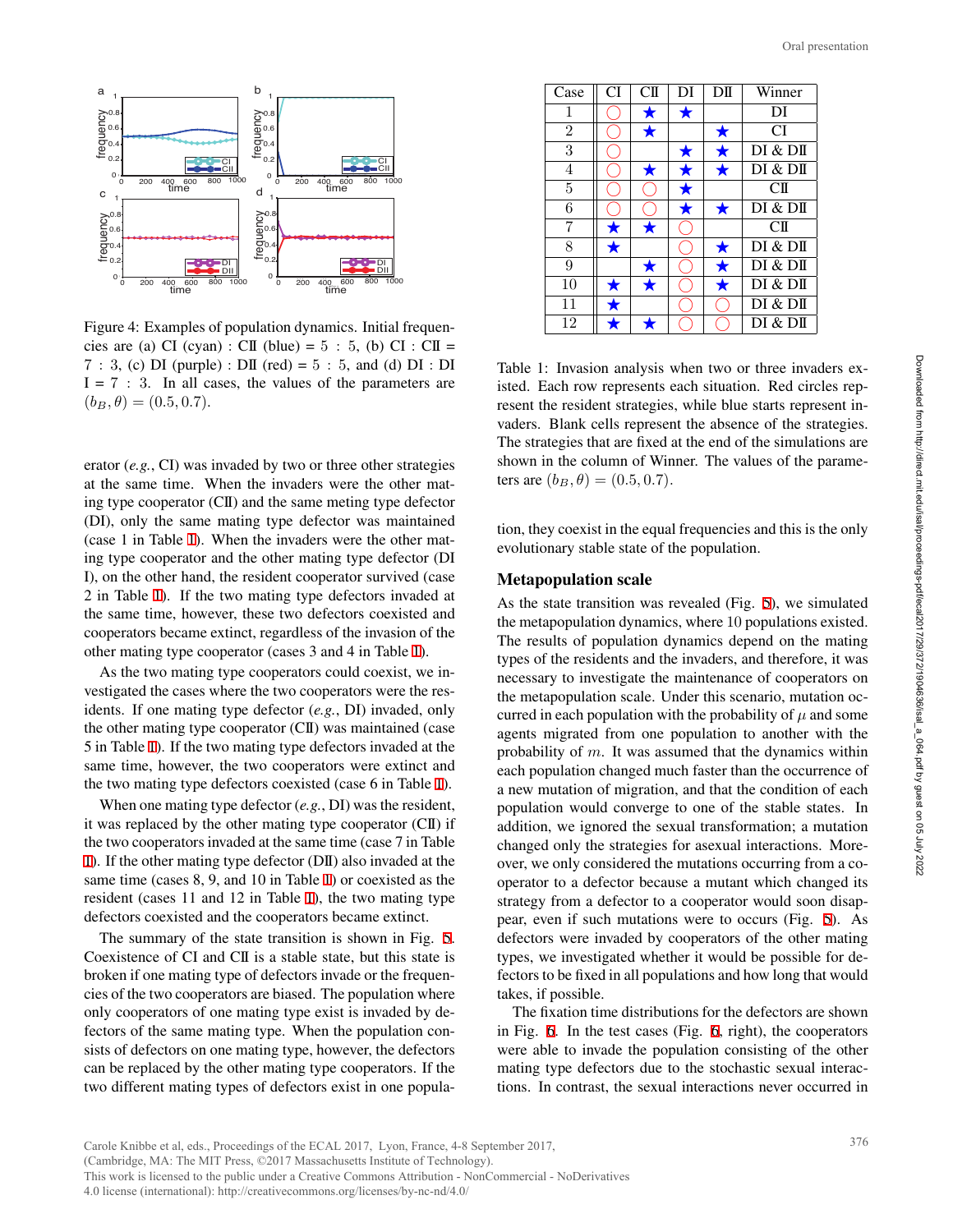

Figure 5: Graphical summary of the state transition. Invasion by two strategies is ignored in this figure.

the control cases, and therefore cooperators could not invade the population, regardless of the mating types (Fig.6, left). Obviously, the fixation time in the test cases was longer than in the control cases. When  $m = 0$ , the distributions of the fixation times were equal in the test and control cases because the spread of defectors was caused only by mutation. As *m* increased, however, the fixation times in the control cases became shorter because defectors were more likely to invade the population, while fixation times in the test cases were not very different because cooperators also invaded populations of the other mating type defectors.

However, cooperators still became extinct on the metapopulation scale. To investigate whether it is possible for cooperators to be maintained or not, we analyzed the possibility that the newly appeared defectors are eliminated in the next time step. As shown in Fig. 5, the coexistence of DI and DII was the only evolutionarily stable state and cooperators finally become extinct once this coexistence occurs. The coexistence, however, requires at least two mutations and one migration. If cooperators always eliminate the newly appeared defectors in the next time step, the coexistence does not occur unless mutations produce the two mating type defectors at the same time. If the new defectors remain, however, there exists a risk that the other mating type defectors would appear and the two mating type defectors coexist. Thus, we calculated the probability, *P*, that the newly appeared defector's population is eliminated in the next time step. If this probability is as large as  $(1 - \mu)^{n-1}$ , the probability of the coexistence of DI and DII is very small because the coexistence does not occur unless the two mating type defectors appear at the same time. This probability, *P*, is written as follows:

$$
P = (1 - \mu)^{n-1} \times \frac{(n - (k+1))m_C}{n-1} \times \left(1 - \frac{k m_D}{n-1}\right)
$$
(4)

where *k* is the number of populations consisting of the cooperators whose mating type is the same as the newly appeared



Figure 6: Distributions of the fixation times of defectors in all populations. Test cases (right): cooperators can invade the population of the other mating defectors. Control cases (left): cooperators never invade the population of defectors.

defectors,  $m_C$  is the migration rate for cooperators, and  $m_D$ is that for defectors. *P* is the product of the probability that a new mutation does not occur, that cooperators of the different mating type migrate to the population of defectors, and that the defectors do not migrate the population consisted of the same mating type cooperators. As  $P$  is an increasing function of  $m<sub>C</sub>$  and a decreasing function of  $m<sub>D</sub>$ , the maximum of *P*,  $P_M$ , is calculated by substituting  $m_C = 1$  and  $m_D = 0$ :

$$
P_M(k) = (1 - \mu)^{n-1} \left( 1 - \frac{k}{n-1} \right). \tag{5}
$$

To evaluate the probability of eliminating defectors in the next time step, the probability is weighted by the sex ratio just before defectors invade:

$$
\tilde{P}_M(k) = \frac{k+1}{n} P_M(k) + \frac{n-k-1}{n} P_M(n-k-2)
$$
  
= 
$$
(1-\mu)^{n-1} \frac{2(k+1)(n-(k+1))}{n(n-1)}
$$
  

$$
\leq (1-\mu)^{n-1} \frac{n}{2(n-1)}.
$$
 (6)

The equality is attained if and only if  $k = (n-2)/2$ . If the sex ratio in the metapopulation scale is biased, it is difficult to eliminate the defectors whose mating types are dominant. The probability  $\ddot{P}_M$  is, therefore, the largest when the sex ratio is balanced. Eq (6) indicates that the maximum average probability,  $\tilde{P}_M$ , that defectors are eliminated in the next

Carole Knibbe et al, eds., Proceedings of the ECAL 2017, Lyon, France, 4-8 September 2017,

(Cambridge, MA: The MIT Press, ©2017 Massachusetts Institute of Technology).

This work is licensed to the public under a Creative Commons Attribution - NonCommercial - NoDerivatives 4.0 license (international): http://creativecommons.org/licenses/by-nc-nd/4.0/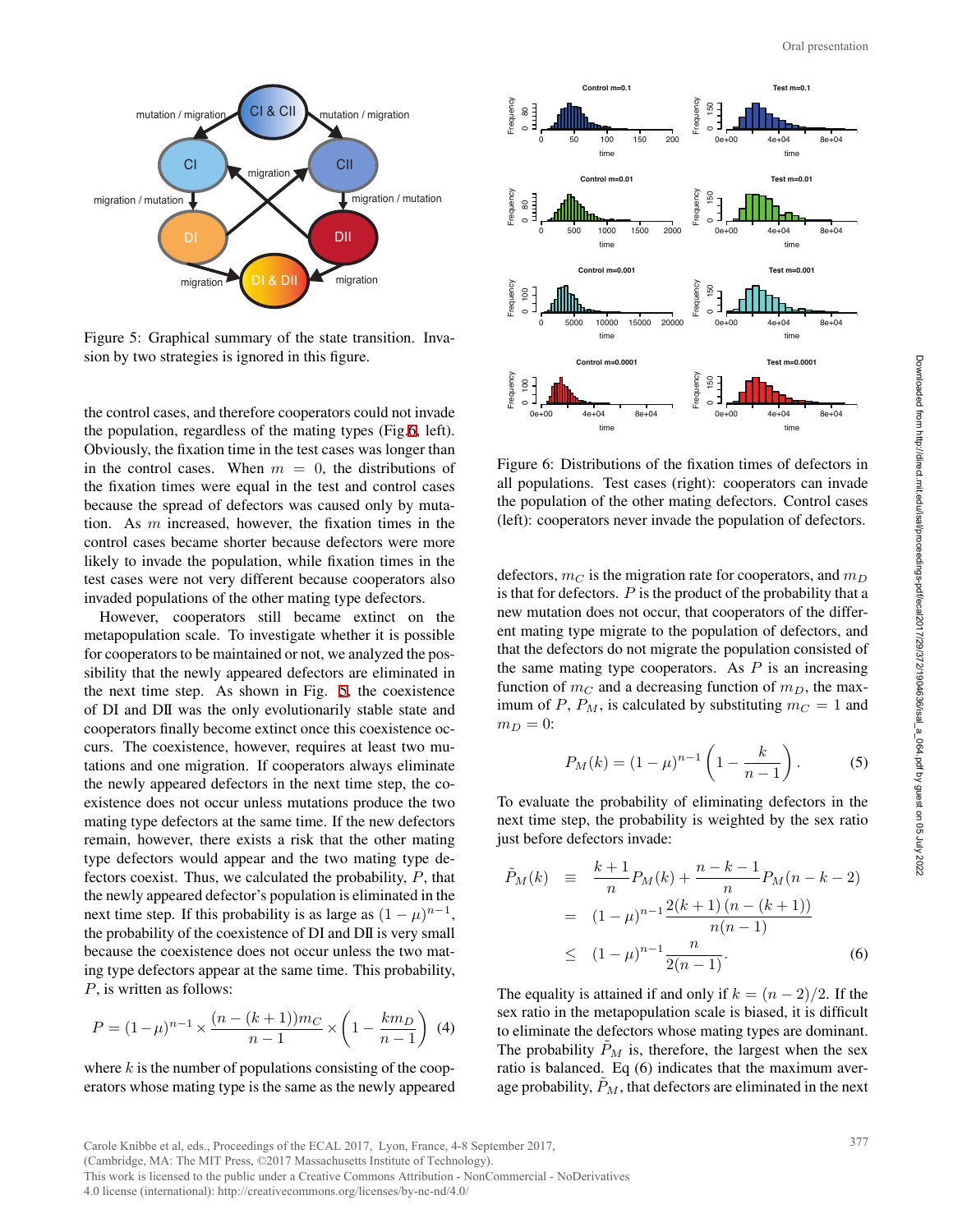population is smaller than  $(1 - \mu)^{n-1}$  if  $n > 2$ . If  $n = 2$ , the value of  $\tilde{P}_M$  is as large as  $(1 - \mu)^{n-1}$ . In this case, however,  $\ddot{P}_M$  is the maximum if and only if  $k = 0$ . This means that one of the two populations is consisted of one mating type cooperators while the other population is consisted of the other mating type defectors. In the next time step, the cooperators can eliminate the defectors by migration. However, the cooperators will become extinct once mutation occurs again; the remaining cooperators cannot eliminate the defectors as their mating types are the same. Thus, it is impossible for cooperators to continue eliminating defectors.

## **Discussion**

In this paper, we show that the stochastic sexual interaction affects the evolution of asexual cooperation. Although the framework of the model was inspired by Nowak (2006a), we introduced the mating types of the agents and the stochastic sexual interactions in the model. Our model is, therefore, regarded as a "multi-games" and represents the simplified life cycle of *D. discoideum*. When the mating types of the two agents are the same, they play the PD game. When their mating types are different, on the other hand, the sexual interaction occurs with the probability of  $\theta$ , while they play the PD game with the probability of  $1 - \theta$ . In the original spatial PD game (Nowak, 2006a), cooperators become extinct when  $b_A > 8/3$ , while our model shows that cooperators can eliminate the defectors of the other mating type.

Interestingly, this occurs if the benefit from the stochastic sexual interaction is smaller than that of asexual cooperation. In the case of *D. discoideum*, the benefit from fruiting body formation seems higher than that from macrocyst formation; about 80% of cells survive in fruiting body formation (Strassmann and Queller, 2011) while the number of cells produced by a macrocyst is about 50% of the number of cannibalized cells (O'Day and Keszei, 2012; Wallace and Raper, 1979). Our model, therefore, suggests that macrocyst formation facilitates the evolution of cooperation in fruiting body formation.

The reason that cooperators can invade and be maintained is regarded as follows. If one cooperative agent invades the population of the other mating type defectors (Fig.7, left), the eight neighbors of the cooperator will become cooperative with some probability in the next time step (Fig. 7, right). Once  $3 \times 3$  or larger clusters of cooperators form, cooperators rarely become extinct; CI in the center of the cluster will never be defeated in the next time step and the cluster grows larger unless DIIs play the PD game twice (Fig. 7 right, (a) or (b)). It should be noted that we simulated the case which facilitated the maintenance of CIs as they could easily form the clusters due to their initial frequency.

In our model, a mating type is regarded as a type of tags in the models of tag-based cooperation. When a cooperator interacts with a defector of the other mating type, the cooperators can avoid the exploitation from the defectors by

| DII DII DII DII DII |                                                                                                                  |
|---------------------|------------------------------------------------------------------------------------------------------------------|
|                     | DII CI CI DII                                                                                                    |
| DII DII CI DII DII  | $\begin{array}{ c c c c c c }\hline \texttt{D}} & \texttt{C} & \texttt{C} & \texttt{C} & \texttt{D} \end{array}$ |
|                     | DI CI CI CI DI                                                                                                   |
|                     | DII DII DII DII DII                                                                                              |

Figure 7: Images of the invasion of cooperators. CI invades the population of DII (left). CI can form a  $3 \times 3$  cluster if the invasion succeeds (right). In the right figure, CIs receive at least 3, 5, or 8 benefits according to their positions. The maximum benefit of DIIs is dependent on their positions: (a)  $2b_A + 6\epsilon$ , (b)  $3b_A + 5\epsilon$ , and (c)  $b_A + 7\epsilon$ .

initiating a sexual interaction. In the previous models of tag-based cooperation (*e.g.*, Antal et al. (2009)), cooperators change their strategies and stop cooperative behaviors when they interact with those who have different tags. In our model, on the other hand, cooperators change the game rather than the strategy if the mating types, or the tags, of the two agents are different. By changing the game, cooperators can avoid the exploitation from defectors of the other mating type. The function of the mating types as tags is, therefore, the key to the evolution of asexual cooperation.

Of course, the mating types of *D. discoideum* serve as more than a type of tags. Homologous recombination is considered to occur during macrocyst formation (Flowers et al., 2010) and there may be some benefits from sex, such as the Fisher-Muller's effect (reviewed in Otto and Lenormand (2002)). The strength of these effects is, however, unclear because *D, discoideum* does not always form macrocysts in starvation. This issue should be analyzed in future works based on a population genetics rather than on an evolutionary game.

The cooperative agents in our model became extinct once the defectors of the same mating type appeared. Likewise, cooperators cannot be maintained in the tag-based cooperation models once a defector obtains the same tags of cooperators (Traulsen and Nowak, 2007). Of course, defectors in our model were again invaded by the cooperators of the other mating type. In metapopulation dynamics, however, cooperators cannot continue eliminating defectors. If cooperators invade a population consisting of the other mating type defectors, the sex ratio becomes biased. As the sex ratio is more biased, it is more difficult to eliminate the defectors of the dominant mating type. When either of the two mating type cooperators are extinct, it is impossible to eliminate the other mating type defectors once they have appeared. Cooperation is, therefore, evolutionarily unstable in our model. 378 Oral presentation

This problem would be solved potentially if the two mating type cooperators could coexist in a population. Although our present model shows the difficulty of this coexistence